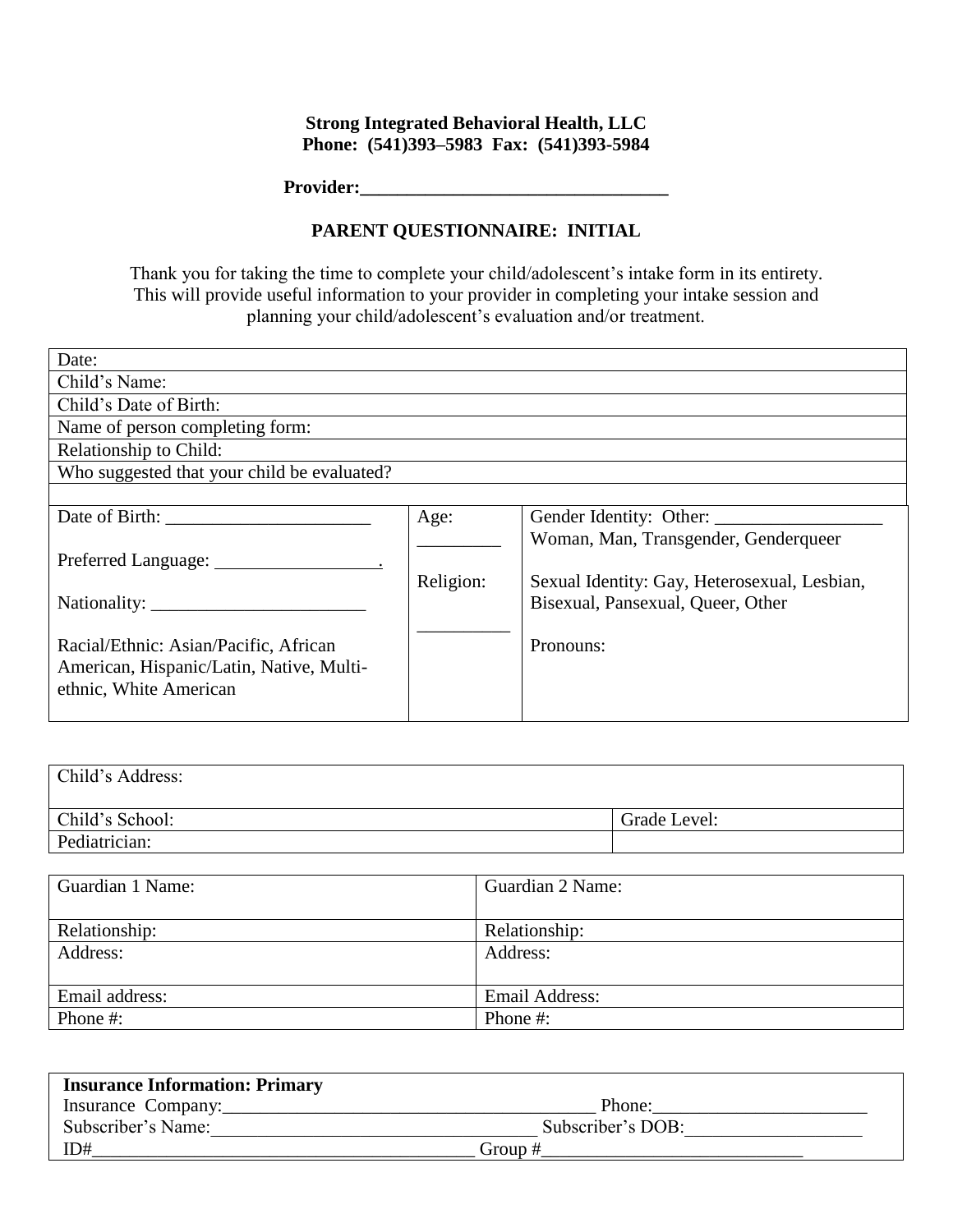| Relationship to Patient: Self | <b>SDOUSE</b> | <b>Chila</b> | Jaran | <b>Ither</b> |  |
|-------------------------------|---------------|--------------|-------|--------------|--|
| Employer:                     |               |              |       |              |  |
|                               |               |              |       |              |  |

| <b>Insurance Information: Secondary</b><br>Relationship to Patient: Self_________ Spouse_ | Employer: | Subscriber's DOB:<br>$Group \#$<br>Child Parent Other |
|-------------------------------------------------------------------------------------------|-----------|-------------------------------------------------------|

| Who lives with your child? |               |      |  |  |  |
|----------------------------|---------------|------|--|--|--|
| Name:                      | Relationship: | Age: |  |  |  |
| . .                        |               |      |  |  |  |
|                            |               |      |  |  |  |
|                            |               |      |  |  |  |
| 4.                         |               |      |  |  |  |
| J.                         |               |      |  |  |  |
| $\sigma$                   |               |      |  |  |  |
|                            |               |      |  |  |  |

## **If parents of the child are separated or divorced:**

1. Who has custody of the child?

2. What is the visitation schedule?

| What concerns do you have about your child: |  |  |
|---------------------------------------------|--|--|
| 1.                                          |  |  |
|                                             |  |  |
|                                             |  |  |
|                                             |  |  |
|                                             |  |  |
|                                             |  |  |
| 2.                                          |  |  |
|                                             |  |  |
|                                             |  |  |
|                                             |  |  |
|                                             |  |  |
|                                             |  |  |
| 3.                                          |  |  |
|                                             |  |  |
|                                             |  |  |
|                                             |  |  |
|                                             |  |  |

Has your child experienced any traumatic events?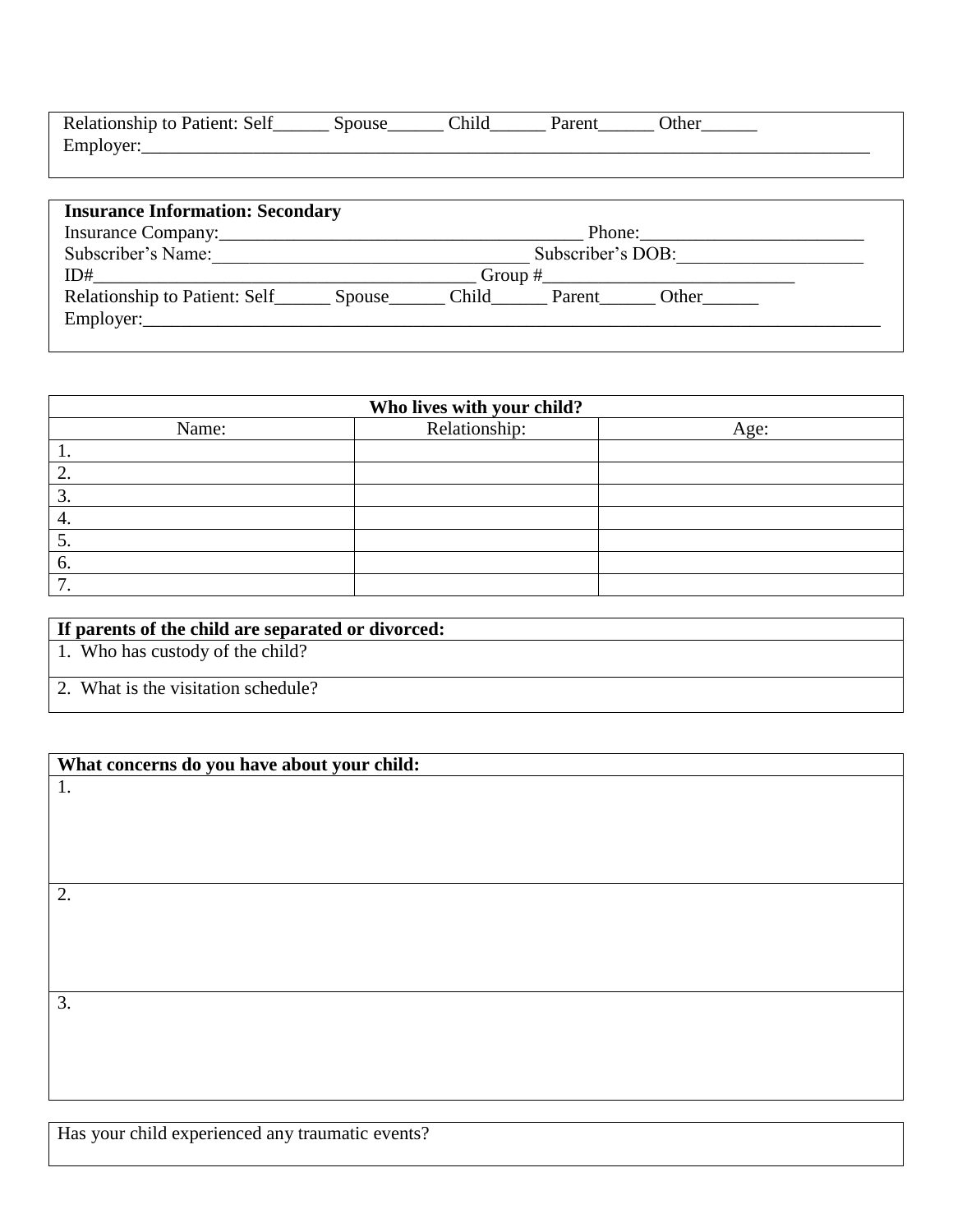Has your child been physically or sexually abused?

Has your child been evaluated by Child Protective Services (CPS)?

Do you currently have a CPS caseworker? (Please give name)

|   | <b>Birth History</b> |                                                                                        |  |  |  |
|---|----------------------|----------------------------------------------------------------------------------------|--|--|--|
| Y | N                    | 1. Are you the biological parent? (If no, please describe)                             |  |  |  |
| Y | N                    | 2. Was your child a full-term pregnancy?                                               |  |  |  |
| Y | N                    | 3. If born before due date, how early?                                                 |  |  |  |
| Y | N                    | 4. How was the baby born? Vaginal or C-Section?                                        |  |  |  |
| Y | N                    | 5. Were there any complications during pregnancy?                                      |  |  |  |
| Y | N                    | 6. How much did the baby weigh at birth?                                               |  |  |  |
| Y | N                    | 7. Were drugs or alcohol used during pregnancy? (Please name)                          |  |  |  |
| Y | N                    | 8. Were there any problems during labor/delivery or following birth? (Please describe) |  |  |  |

|   | <b>Developmental History</b> |                                                                    |  |  |  |
|---|------------------------------|--------------------------------------------------------------------|--|--|--|
| Y | N                            | Did your child sit up by 8 months?                                 |  |  |  |
| Y | $\mathbf N$                  | Did your child crawl by 10 months?                                 |  |  |  |
| Y | $\mathbf N$                  | Did your child walk by 15 months?                                  |  |  |  |
| Y | $\mathbf N$                  | Did your child speak single words or sentences by age 2?           |  |  |  |
| Y | $\mathbf N$                  | Did your child read simple words by age 6?                         |  |  |  |
| Y | $\mathbf N$                  | Did your child cry frequently as an infant?                        |  |  |  |
| Y | $\mathbf N$                  | Was your child difficult to calm down as an infant?                |  |  |  |
| Y | N                            | Did your child have frequent temper tantrums as an infant/toddler? |  |  |  |
| Y | N                            | Did your child have colic as an infant?                            |  |  |  |
| Y | $\mathbf N$                  | Was your child a picky or poor eater as an infant?                 |  |  |  |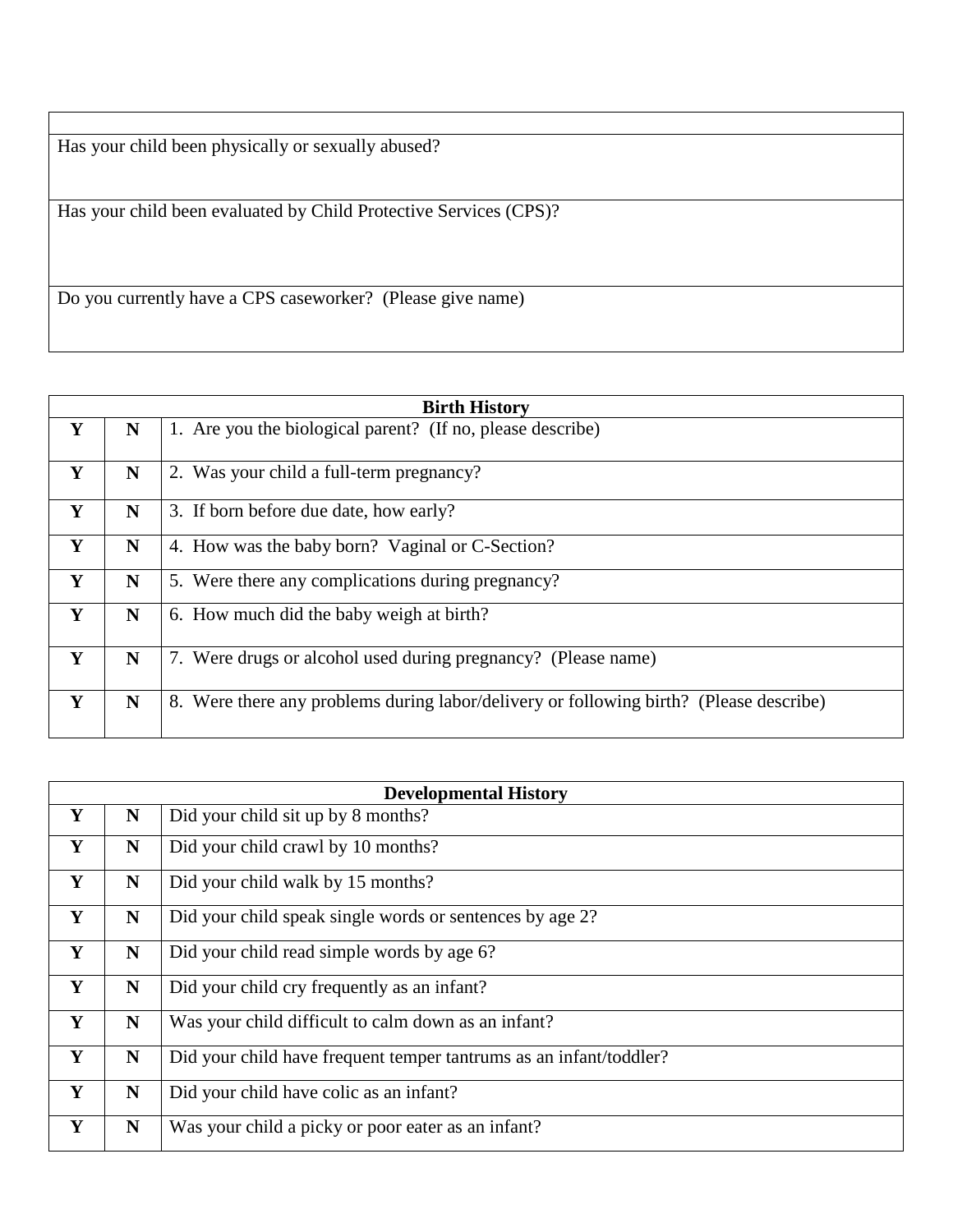|   | N | Does your child have bowel/stool problems?                            |
|---|---|-----------------------------------------------------------------------|
| Y | N | Does your child have problems with bladder control (wetting)?         |
| Y | N | Does your child have problems falling/staying asleep or waking up?    |
| Y | N | Does your child have nightmares, night terrors, or sleepwalk?         |
|   | N | Has your child ever had tics/nervous twitches, or made noises/sounds? |

|   |             | <b>Medical History</b>                                                  |
|---|-------------|-------------------------------------------------------------------------|
| Y | N           | Has your child had major health problems? (Explain)                     |
| Y | $\mathbf N$ | Has your child been hospitalized? (Explain)                             |
| Y | N           | Has your child had surgery? (Explain)                                   |
| Y | N           | Has your child had frequent ear infections?                             |
| Y | $\mathbf N$ | Has your child had vision or hearing problems?                          |
| Y | $\mathbf N$ | Has your child had a serious head injury or been unconscious? (Explain) |
| Y | N           | Has your child had seizures or epilepsy?                                |
| Y | $\mathbf N$ | Has your child ever had problems with growth/weight/appetite?           |

|   |             | <b>Family History of:</b>                     | <b>Mother</b> | <b>Father</b> | <b>Other Relative</b><br>(please specify) |
|---|-------------|-----------------------------------------------|---------------|---------------|-------------------------------------------|
| Y | $\mathbf N$ | Depression                                    |               |               |                                           |
| Y | $\mathbf N$ | <b>Bipolar Disorder</b><br>(Manic Depression) |               |               |                                           |
| Y | N           | Anxiety                                       |               |               |                                           |
| Y | $\mathbf N$ | Schizophrenia                                 |               |               |                                           |
| Y | $\mathbf N$ | <b>Autism or Developmental</b><br>Disorder    |               |               |                                           |
| Y | N           | Tics or Tourette's Syndrome                   |               |               |                                           |
| Y | $\mathbf N$ | Obsessive Compulsive<br>Disorder (OCD)        |               |               |                                           |
| Y | N           | ADHD/Hyperactivity                            |               |               |                                           |
| Y | N           | <b>Substance or Alcohol Abuse</b>             |               |               |                                           |
| Y | N           | Learning Disability                           |               |               |                                           |